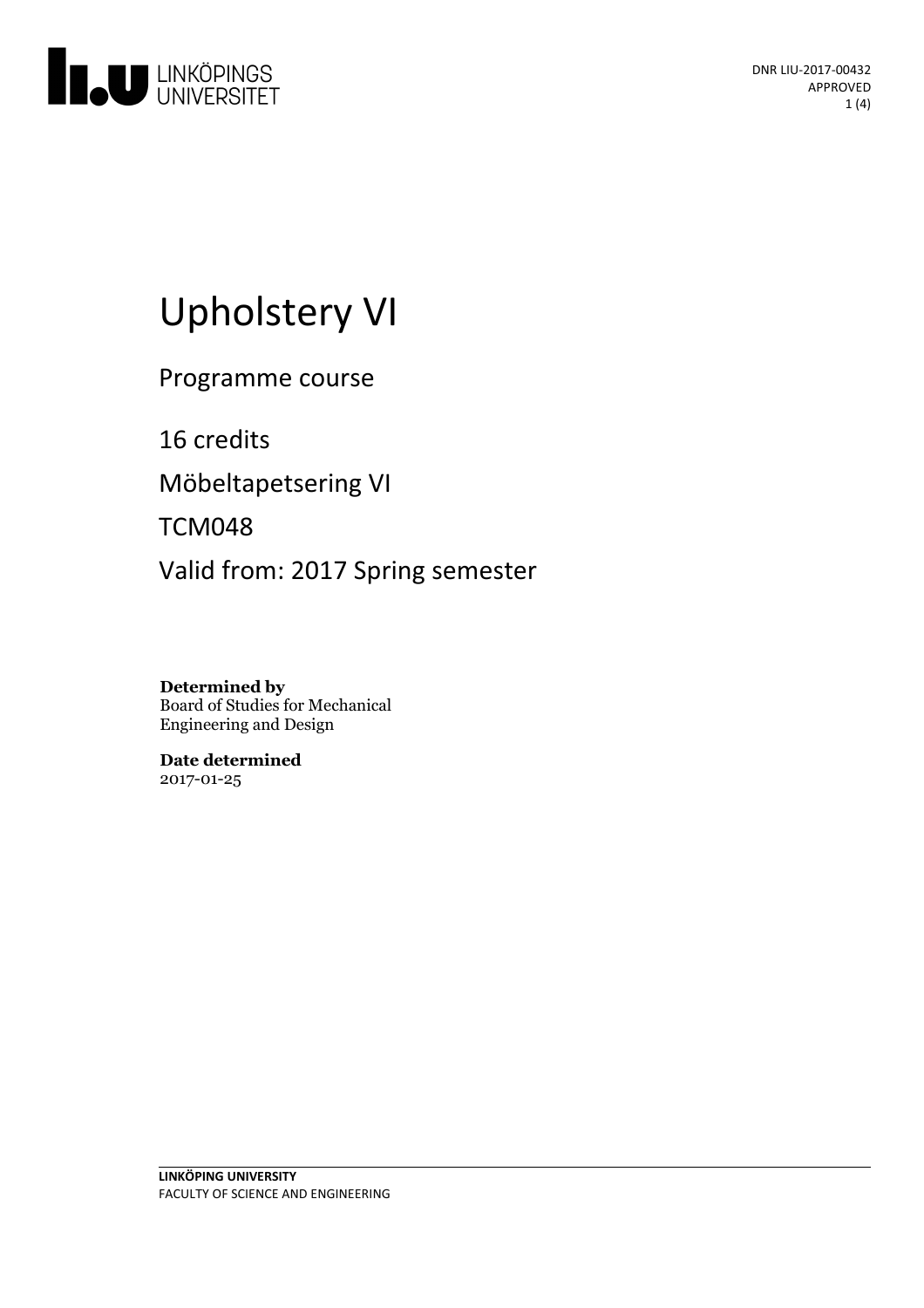## Main field of study

Upholstery

#### Course level

First cycle

#### Advancement level

 $G<sub>2</sub>X$ 

#### Course offered for

Bachelor's Programme in Furniture Upholstery

#### Entry requirements

Note: Admission requirements for non-programme students usually also include admission requirements for the programme and threshold requirements for progression within the programme, or corresponding.

#### Examination

| MUN1             | Assignment | 2 credits  | U, G       |
|------------------|------------|------------|------------|
| UPG3             | Assignment | 2 credits  | U.G        |
| UPG <sub>2</sub> | Assignment | 10 credits | U, 3, 4, 5 |
| UPG1             | Assignment | 2 credits  | U.G        |

#### Grades

Four-grade scale, LiU, U, 3, 4, 5

#### Department

Institutionen för ekonomisk och industriell utveckling

Director of Studies or equivalent Ulf Brunne

Examiner Marianne Ruud

#### Course website and other links

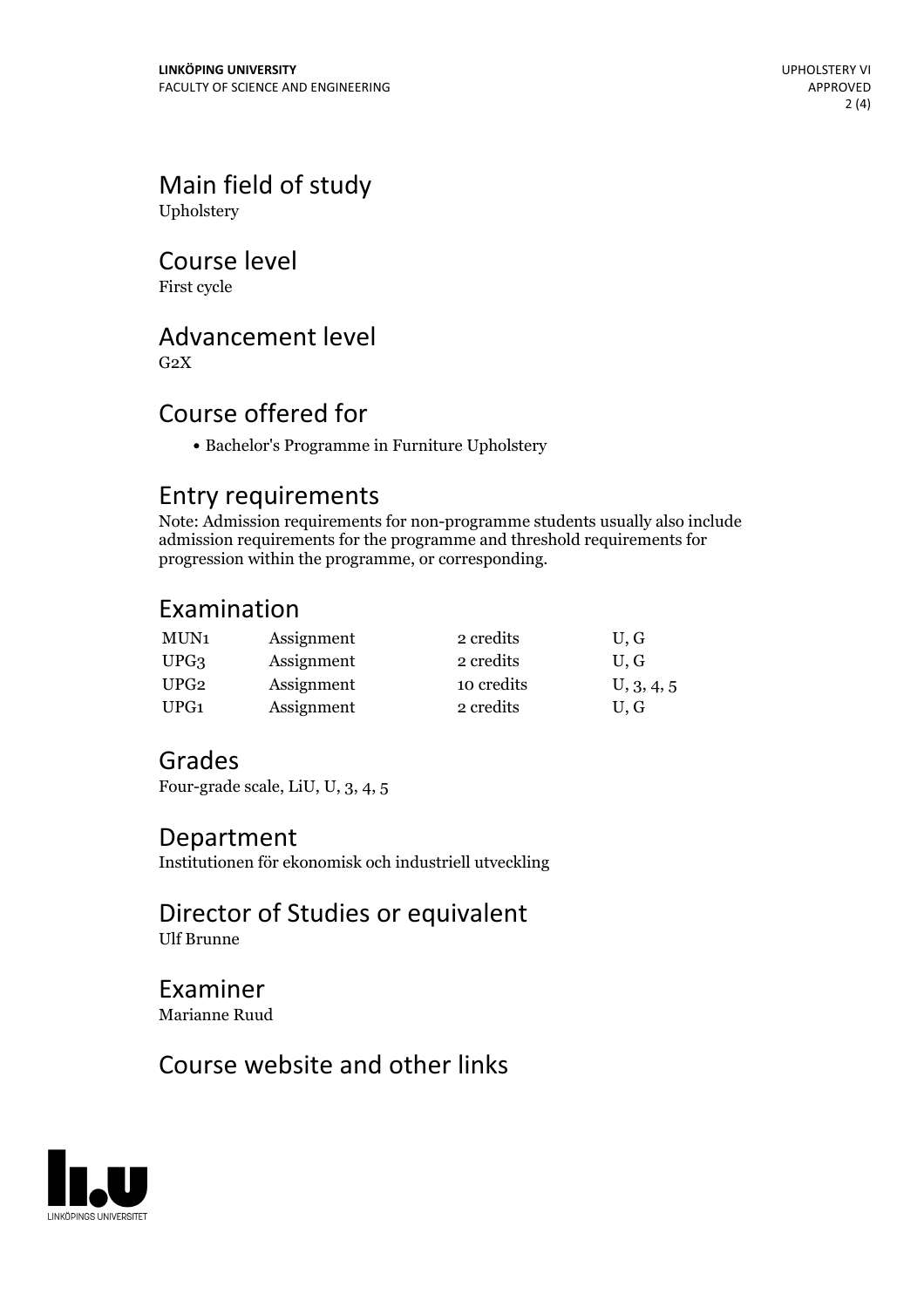### Education components

Preliminary scheduled hours: 144 h Recommended self-study hours: 283 h

#### Course literature

Meddelas av kursansvarig lärare vid kursstart.